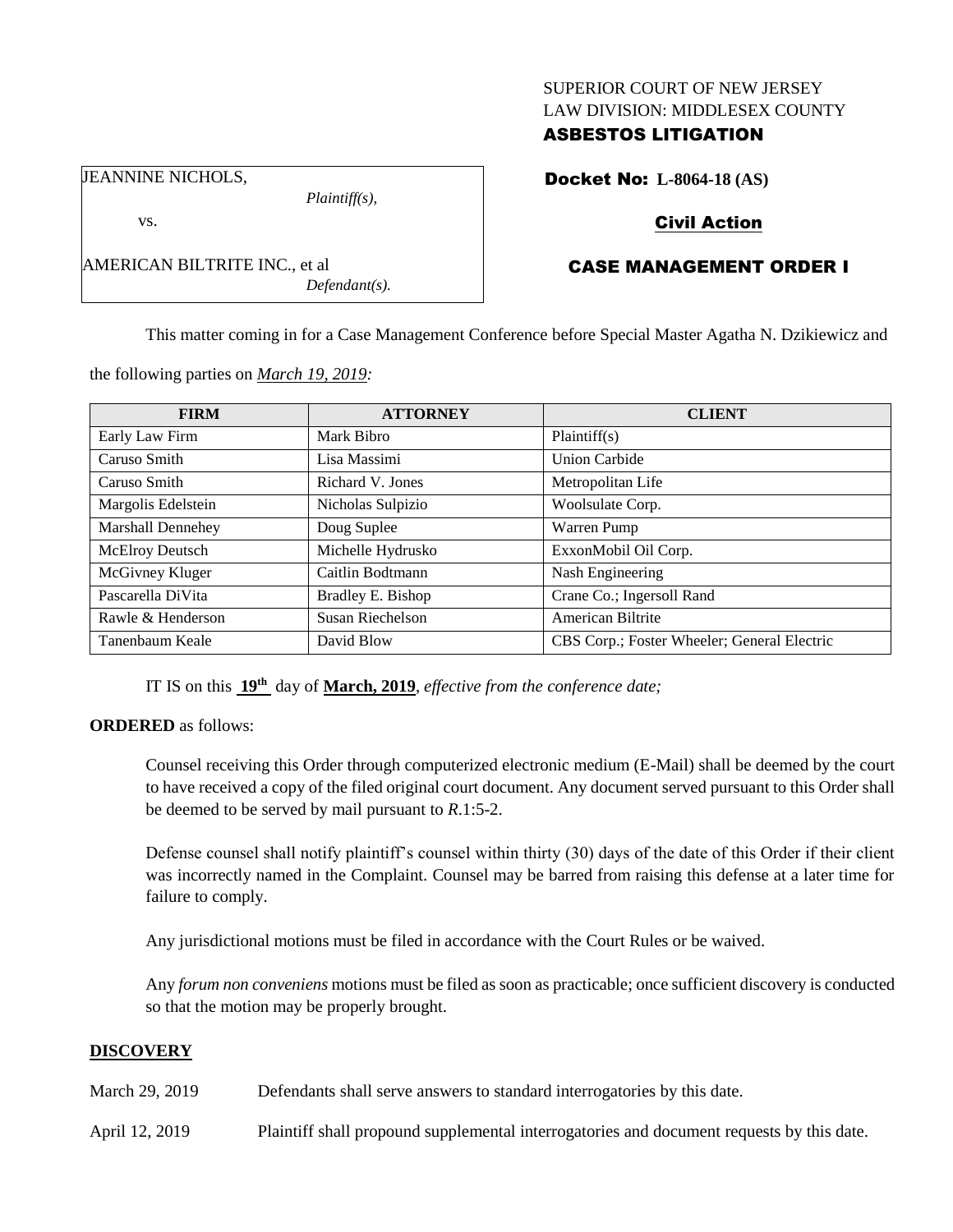| May 13, 2019   | Defendants shall serve answers to supplemental interrogatories and document requests by this<br>date.                                                                                                       |
|----------------|-------------------------------------------------------------------------------------------------------------------------------------------------------------------------------------------------------------|
| April 12, 2019 | Defendants shall propound supplemental interrogatories and document requests by this date.                                                                                                                  |
| May 13, 2019   | Plaintiff shall serve answers to supplemental interrogatories and document requests by this<br>date.                                                                                                        |
| June 14, 2019  | Fact discovery, including depositions, shall be completed by this date. Plaintiff's counsel shall<br>contact the Special Master within one week of this deadline if all fact discovery is not<br>completed. |
| June 14, 2019  | Depositions of corporate representatives shall be completed by this date.                                                                                                                                   |

### **EARLY SETTLEMENT**

July 1, 2019 Settlement demands shall be served on all counsel and the Special Master by this date.

### **MEDICAL EXPERT REPORT**

| June 1, 2019  | Plaintiff shall serve medical expert reports by this date.                                                                                                                                                                                               |
|---------------|----------------------------------------------------------------------------------------------------------------------------------------------------------------------------------------------------------------------------------------------------------|
| June 1, 2019  | Upon request by defense counsel, plaintiff is to arrange for the transfer of pathology specimens<br>and x-rays, if any, by this date.                                                                                                                    |
| July 26, 2019 | Defendants shall identify its medical experts and serve medical reports, if any, by this date. In<br>addition, defendants shall notify plaintiff's counsel (as well as all counsel of record) of a<br>joinder in an expert medical defense by this date. |

### **LIABILITY EXPERT REPORTS**

- June 17, 2019 Plaintiff shall identify its liability experts and serve liability expert reports by this date or waive any opportunity to rely on liability expert testimony.
- July 26, 2019 Defendants shall identify its liability experts and serve liability expert reports, if any, by this date or waive any opportunity to rely on liability expert testimony.

### **SUMMARY JUDGMENT MOTION PRACTICE**

- July 19, 2019 Plaintiff's counsel shall advise, in writing, of intent not to oppose motions by this date.
- August 2, 2019 Summary judgment motions shall be filed no later than this date.
- August 30, 2019 Last return date for summary judgment motions.

### **EXPERT DEPOSITIONS**

September 27, 2019 Expert depositions shall be completed by this date. To the extent that plaintiff and defendant generic experts have been deposed before, the parties seeking that deposition in this case must file an application before the Special Master and demonstrate the necessity for that deposition. To the extent possible, documents requested in a deposition notice directed to an expert shall

 $\_$  ,  $\_$  ,  $\_$  ,  $\_$  ,  $\_$  ,  $\_$  ,  $\_$  ,  $\_$  ,  $\_$  ,  $\_$  ,  $\_$  ,  $\_$  ,  $\_$  ,  $\_$  ,  $\_$  ,  $\_$  ,  $\_$  ,  $\_$  ,  $\_$  ,  $\_$  ,  $\_$  ,  $\_$  ,  $\_$  ,  $\_$  ,  $\_$  ,  $\_$  ,  $\_$  ,  $\_$  ,  $\_$  ,  $\_$  ,  $\_$  ,  $\_$  ,  $\_$  ,  $\_$  ,  $\_$  ,  $\_$  ,  $\_$  ,